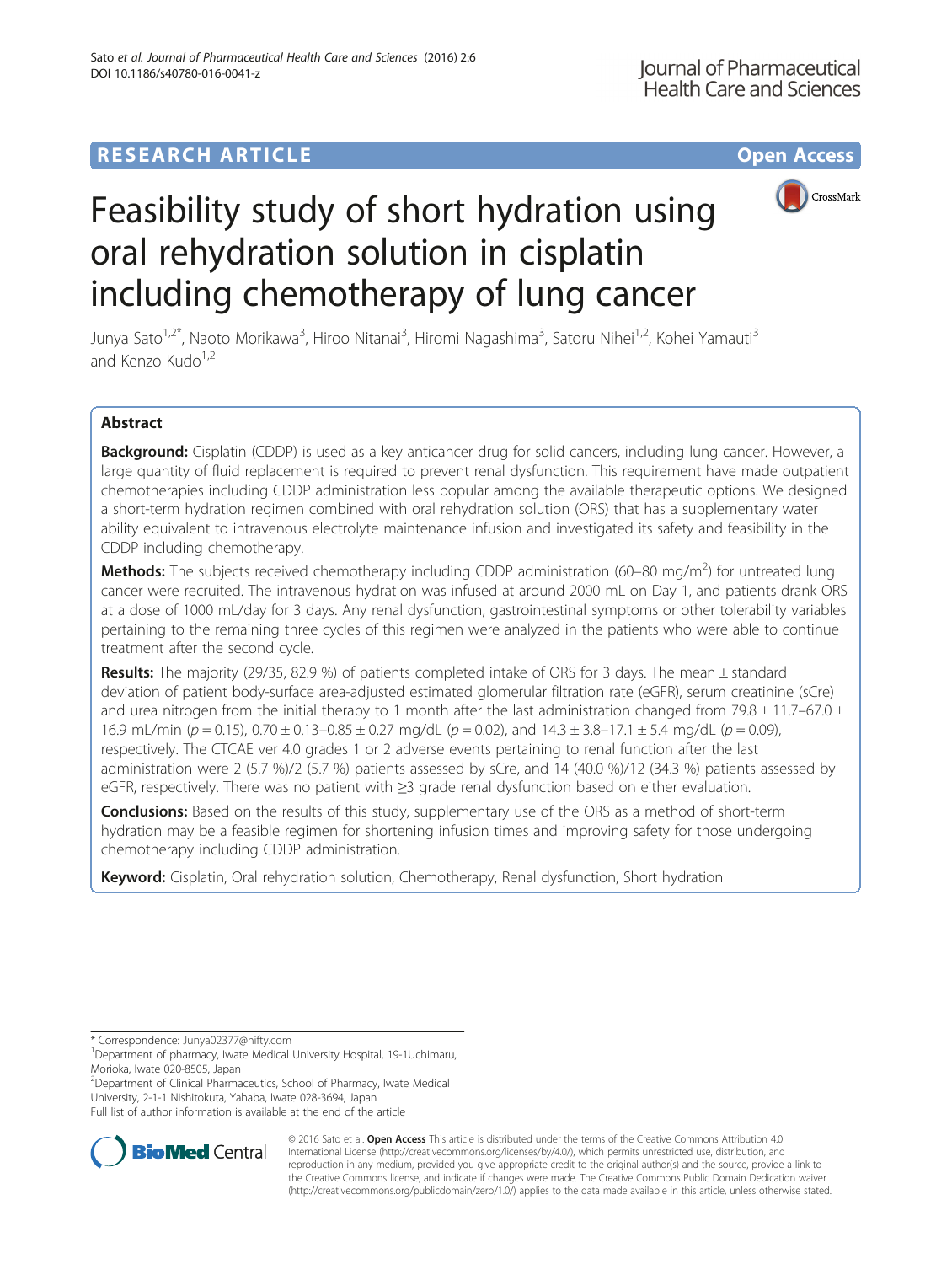#### Background

Recently, cancer chemotherapy in the outpatient setting has become more popular as it may improve the quality of life of cancer patients. The increased use of this treatment option has corresponded to the increase in its demand in cancer patients. However, outpatient chemotherapy, including administration of cisplatin (CDDP), a key anticancer drug, in lung cancer patients undergoing chemotherapy has not been a popular treatment option in Japan due to its requirement for large quantities of hydration over long durations to prevent renal dysfunction. In contrast, most other foreign countries have adopted shortterm duration hydration regimens involving a minimum of approximately 2000 mL. However, CDDP administration using short-term hydration regimens has been associated with renal dysfunction in some cases and may lead to treatment discontinuation [[1\]](#page--1-0). Therefore, it is important to further investigate safety improvements to be considered when using CDDP administration and short-term hydration.

An oral rehydration solution (ORS) with a watersupplementing ability equivalent to that of intravenous electrolyte maintenance infusion was available to address dehydration due to a variety of conditions, including diarrhea. The pharmacologic effect of ORS is based on the cotransport of sodium and glucose in the small intestine. This results in effective water absorption based on the physiological movement of sodium during this cotransporting process [\[2\]](#page--1-0). ORS is characterized by an abundance of electrolytes and lower levels of glucides than would be found in similar sports drinks. The effectiveness and safety of ORS in dehydration and in postoperative recovery have been confirmed and demonstrated equality with an intravenous maintenance infusion medium in humans [[3, 4](#page--1-0)]. However, there have been no reports regarding the application of ORS as a form of oral hydration to facilitate renal drug excretion. We hypothesized that application of ORS in addition to chemotherapy, including CDDP administration, in outpatients may shorten infusion times and allow for safety improvement when ORS was used as a substitute for intravenous hydration, or added as a supplement to intravenous hydration. Regarding the possibility that ORS was more effective than normal oral water intake in the hydration accompanying CDDP administration, we performed our primary examination using animal models. Our results indicated that ORS drinking reduced renal dysfunction as compared with normal oral water in a CDDP-induced renal dysfunction rat model [\[5](#page--1-0)].

The current study was designed to assess the feasibility of using ORS in patients receiving chemotherapy, including CDDP administration, based on the results of our previous studies.

## **Methods**

#### Subjects

Subjects in this study who had received an initial diagnosis of lung cancer and elected to receive chemotherapy, including CDDP administration, at the Iwate Medical University hospital from May 2013 to December 2014 were recruited. The study entry conditions included normal renal function (creatinine clearance,  $\geq 50$  mL/min), availability for administration of CDDP, capability to adhere to dietary constraints and orally consume ≥1000 mL of water per day, performance status (PS) of 0 or 1, written agreement to enter the study, and age  $\geq$ 18 years. The analysis of the study data was performed for patients who met all entry conditions and tolerated the first cycle of CDDP administration. The evaluation period was 1 month after up to four cycles.

#### Treatment schedule

The treatment schedule including hydration is displayed in Table 1. The chemotherapy regimen involved 80 mg/m<sup>2</sup> of CDDP administrated every 3 weeks with gemcitabine hydrochloride (GEM: 1000 mg/m<sup>2</sup>, Day 1, 8) or docetaxel (DTX: 60 mg/m<sup>2</sup>, Day 1) for patients with non-small cell lung cancer (NSCLC), pemetrexed sodium hydrate (PEM: 500 mg/m<sup>2</sup>, Day 1) for NSCLC or malignant pleural mesothelioma, and etoposide (VP-16: 100 mg/m<sup>2</sup>, Day 1-3) for patients with small-cell lung cancer. An irinotecan hydrochloride (CPT-11: 60 mg/m<sup>2</sup>, Day 1, 8) was administrated every 3 weeks with 60 mg/m<sup>2</sup> of CDDP to patients with small-cell lung cancer. The total intravenous hydration volume associated with CDDP administration on Day 1 was 1700–2150 mL. Additionally, 600 mL of intravenous hydration 2 days afterward was administered to patients on the CDDP-VP-16 combination therapy. ORS (OS-1,

| Table 1 CDDP administration regimen by the short hydration |  |  |
|------------------------------------------------------------|--|--|
|------------------------------------------------------------|--|--|

| Rp | Drugs                                                                         | Volume               | Infusion<br>time              |
|----|-------------------------------------------------------------------------------|----------------------|-------------------------------|
| 1  | ORS                                                                           | 1000 mL              | Oral intake                   |
| 2  | Aprepitant (125 mg)                                                           |                      | Oral intake                   |
| 3  | Palonosetron (0.75 mg) Dexamethasone<br>(9.9 mg) diluted with Saline          | 100 mL               | 30 min                        |
| 4  | Maintenance solution mixed MgSO4<br>$(8 \text{ mEq})$                         | 500 ml               | $60 \text{ min}$              |
| 5  | VP-16, CPT-11, GEM, DTX, PEM diluted<br>with Saline or 5%Glusose <sup>a</sup> | $100 \sim$<br>500 ml | $10 \sim$<br>$90 \text{ min}$ |
| 6  | Cisplatin $60 \sim 80$ mg/m2 diluted with<br>Saline                           | 500 ml               | $120 \text{ min}$             |
| 7  | Flosemide (20 mg) diluted with Saline                                         | 50 mL                | 5 min                         |
| 8  | Mentenance solution mixed MgSO4<br>(8 mEg)                                    | 500 ml               | $60 \text{ min}$              |

<sup>a</sup> VP-16 (100 mg/m2)diluted with saline 500 mL; 90 min, CPT-11 (60 mg/m2) diluted with saline 500 mL; 90 min

GEM (1000 mg/m2) diluted with 5%glucose; 30 min, DTX (60 mg/m2) diluted with saline 250 mL; 60 min

PEM (500 mg/m2) diluted with saline 100 mL; 10 min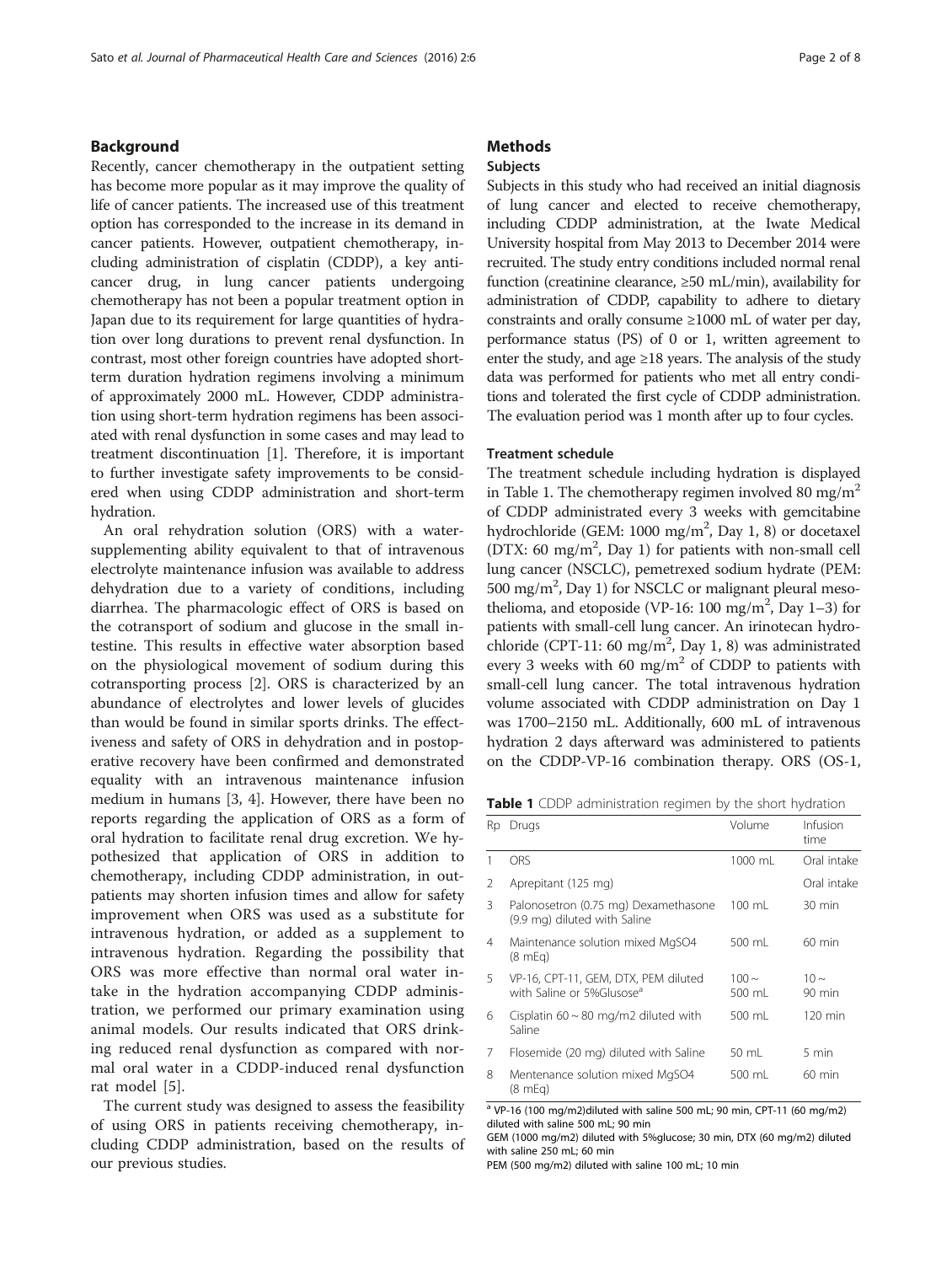Otsuka Pharmaceutical Factory Inc; Tokushima, Japan) was administrated at 1000 mL per day from the infusion start date for 3 days as oral hydration. The antiemetic therapy prior to CDDP infusion was administered using 125 mg of aprepitant orally and 0.75 mg of palonosetron hydrochloride, coupled with 9.9 mg of dexamethasone sodium phosphate administered intravenously on Day 1. Additionally, 80 mg of aprepitant and 8 mg of dexamethasone were administered orally 2 days afterwards. In those receiving CDDP-VP-16 therapy, 9.9 mg of dexamethasone was administered with VP-16 intravenously on Day 2 and 3. The first cycle of chemotherapy was performed in hospital, and subsequent chemotherapy was largely ambulatory.

#### Primary endpoint

As the primary endpoint, we evaluated renal function through levels of serum creatinine (sCre), urea nitrogen (BUN) and the Japanese body-surface area-adjusted estimated glomerular filtration rate (eGFR) [[6\]](#page--1-0). These values were assessed just before the administration of each cycle and 1 month after the last administration. Changes in sCre levels and normal physique eGFR (mL/min/1.73 m<sup>2</sup>) were evaluated using CTCAE ver 4.0. sCre was evaluated as grade 0 (<1.5 times),  $1$  (≥1.5– < 2.0 times),  $2$  (≥2.0– < 3.0 times), or 3 ( $\geq$ 3.0 times) as compared with a baseline measurement made just before administration of the first cycle. eGFR was evaluated as grade 0 (≥80 mL/min/ 1.73 m<sup>2</sup>), 1  $(\angle 80 - \ge 60 \text{ mL/min}/1.73 \text{ m}^2)$ , 2  $(\angle 60 - \ge 10 \text{ m})$ 30 mL/min/1.73 m<sup>2</sup>), or 3 (<30-  $\geq$  15 mL/min/1.73 m<sup>2</sup>).

#### Secondary endpoint

As secondary endpoints, we evaluated nausea, vomiting, dietary intake, completion rate and discomfort following 3 days ORS intake during the first cycle. Vomiting episode and nausea were assessed using a six grade nausea scale  $(0 = no$  nausea,  $5 =$  severe nausea). A diet intake ratio was used to assess the quantity of average dietary intake as compared with before the initiation of therapy, and was evaluated as a gastrointestinal symptom. Discomfort from 3 days of ORS intake was evaluated using a six grade scale  $(0 = no$  discomfort,  $5$ ; = severe discomfort). These endpoints were self-reported by patients in writing every 24 h for 5 days from the initiation of CDDP administration.

### Statistics and ethical evaluation

The comparisons between the numerical values for sCre, BUN and eGFR collected before (control) and after study drug administration were performed as multiple comparisons using Dunnett's t-tests. A bilateral hazard ratio less than 5 % was determined to represent a significant difference. This study was conducted with the permission (H23-58) of the Iwate Medical University School of Medicine Ethical Review Board.

#### Results

#### Patient background

A consort diagram of this study is displayed in Fig. 1. Forty seven patients who started chemotherapy, including CDDP administration, for untreated lung cancer entered into this study. Twelve patients (25.5 %) discontinued chemotherapy, including CDDP administration, within the first cycle. The reasons given for discontinuation during the first cycle were myelosuppression  $(n = 3)$ , progression of disease  $(n = 2)$ , impaired renal function  $(n = 2)$ , severe gastrointestinal symptoms ( $n = 1$ ), hepatic dysfunction ( $n = 1$ ), tumor lysis



study and received first line CDDP based chemotherapy. Twelve patients had difficulty in treatment continuously at the first cycle by illustrated reasons. Thirty five patients received further course of CDDP based chemotherapy and suitable for analysis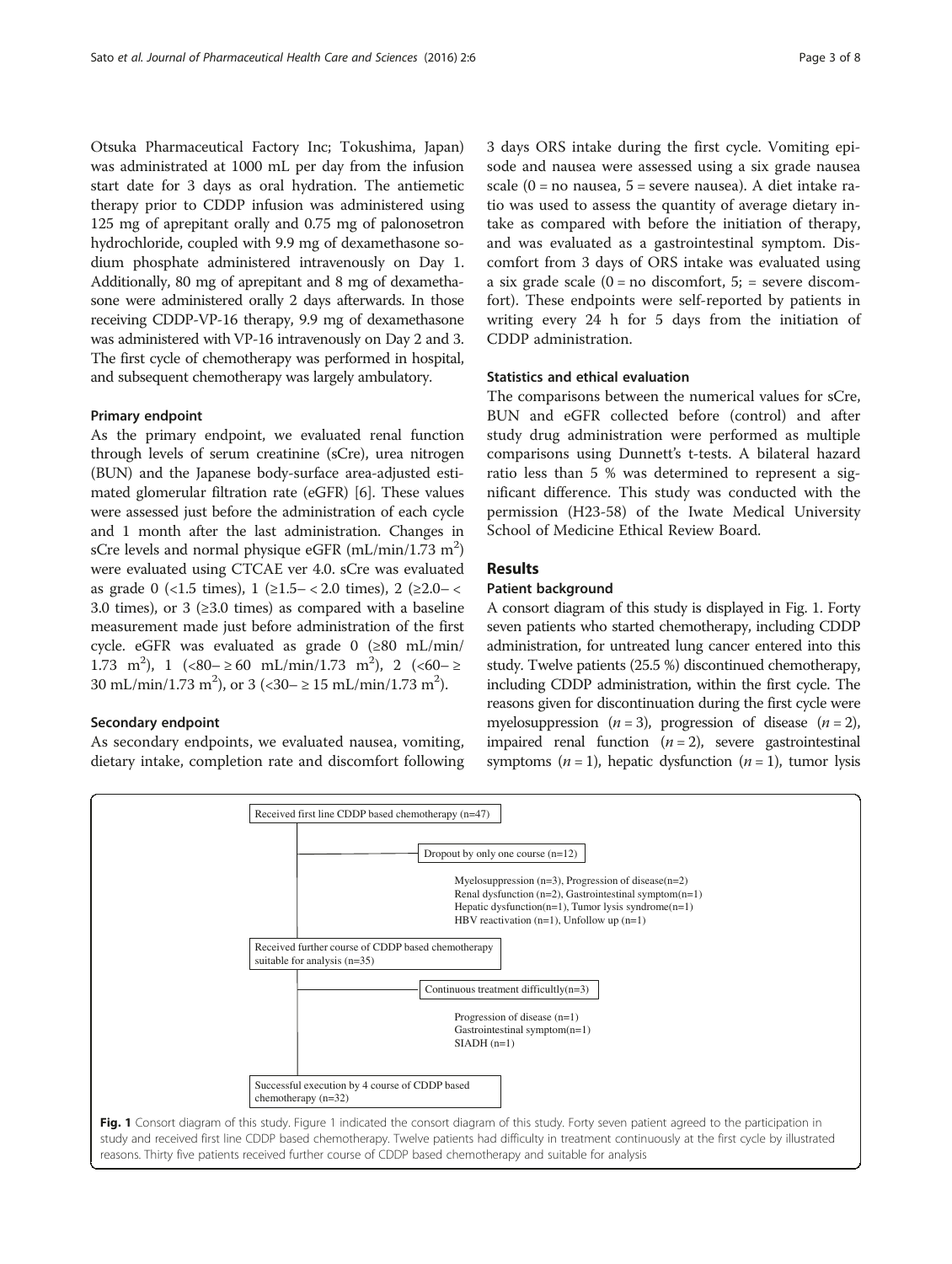syndrome ( $n = 1$ ), hepatitis B virus reactivation ( $n = 1$ ), and loss to follow-up ( $n = 1$ ). An analysis of outcomes was performed for the 35 patients who could continue chemotherapy, including CDDP administration, in subsequent cycles.

The characteristics of these 35 patients are displayed in Table 2. Among the 35 patients who continued to

Table 2 Patient characteristics

| Patient characteristics           |                        | $n = 35$                          |
|-----------------------------------|------------------------|-----------------------------------|
| Sex                               |                        | male;28 : female;7<br>(80 %:20 %) |
| Age                               |                        | $65.7 \pm 5.7$                    |
| Performance status (ECOG)         | $\mathbf 0$            | 3(8.6%)                           |
|                                   | 1                      | 32 (91.4 %)                       |
| Histology                         | Small cell carcinoma   | 17 (48.6 %)                       |
|                                   | Adenocarcinoma         | 12 $(34.3\%)^a$                   |
|                                   | Squamous carcinoma     | 3(8.6%)                           |
|                                   | Pleural mesothelioma   | 2(5.7%)                           |
|                                   | Large cell carcinoma   | $1(2.9\%)$                        |
| Clinical stage (UICC TNM)         | IB                     | 1(2.9%                            |
|                                   | <b>IIA</b>             | 2(5.7%)                           |
|                                   | IIB                    | 1(2.9%                            |
|                                   | <b>IIIA</b>            | 6(17.1%                           |
|                                   | <b>IIIB</b>            | 3(8.6%)                           |
|                                   | $\mathsf{IV}$          | 21 (60.0 %)                       |
|                                   | Unknown                | $1(2.9\%)$                        |
| Smoking status                    | Never                  | 6(17.1%                           |
|                                   | Ever                   | 11 (31.4 %)                       |
|                                   | Current                | 18 (51.4 %)                       |
| CDDP dosage (mg/m2)               |                        | $69.7 \pm 8.9$                    |
| CDDP cumulative<br>dosage (mg/m2) |                        | $278.6 \pm 63.3$                  |
| Course                            |                        | $4.1 \pm 0.9$                     |
| CDDP dose reduction (%)           | None                   | 21 (60 %)                         |
|                                   | 1 stage reduction      | 8 (23 %)                          |
|                                   | 2 stage reduction      | 6 (17 %)                          |
| Regimen                           | $CDDP + MTA \pm BV$    | 12 (34 %)                         |
|                                   | $CDDP + VP-16$         | 12 (34 %)                         |
|                                   | $CDDP + CPT-11$        | 5 (14 %)                          |
|                                   | CDDP + GEM             | 5(14%)                            |
|                                   | $CDDP + DTX$           | 1(4%                              |
|                                   | Hydration volume (mL)  | $1937 \pm 193$                    |
|                                   | Infusion time (hr)     | $4.8 \pm 1.1$                     |
| Renal function                    | sCre (mg/dL)           | $0.7 \pm 0.1$                     |
|                                   | BUN (mg/dL)            | $14.3 \pm 3.8$                    |
|                                   | Adjusted eGFR (mL/min) | $79.8 \pm 9.9$                    |

mean  $\pm$  SD

<sup>a</sup> Driver mutation status; Epidermal Growth Factor Receptor; EGFR  $(+)$ ;  $n = 2$ , Anaplastic lymphoma kinase; ALK  $(+)$ ;  $n = 1$ 

undergo subsequent cycles of chemotherapy, three could not complete the forth cycle due to disease progression  $(n = 1)$ , syndrome of inappropriate secretion of antidiuretic hormone  $(n = 1)$ , and refusal based on treatmentresistant vomiting  $(n = 1)$ .

#### Change in the renal function

Changes in patient renal function (sCre and BUN levels, body-surface area-adjusted eGFR) in the 35 analyzed patients are represented as box plots in Fig. [2.](#page-4-0) As compared with numerical average values collected before study drug the administration, only sCre levels after 4 cycles increased significantly ( $p < 0.05$ ). The renal function evaluations by CTCAE ver 4.0 are displayed in Fig. [3.](#page-4-0) The sCre grade during the chemotherapy cycle was evaluated as grade 0 (no change) for 33 patients (94 %), and as grade 1 in two patients (6 %). The sCre grade after the last administration was evaluated as grade 0 for 31 patients (88.6 %), grade 1 for two patients (5.7 %), and grade 2 for two patients (5.7 %). Regarding eGFR, 15 (42.9 %) patients were evaluated as grade 1 prior to study drug administration. The change in the eGFR during the chemotherapy cycle was evaluated as grade 0 (no change) in seven patients (20 %), grade +1 increase in 23 patients (65.7 %), and grade  $+ 2$  increase in five patients (14.3 %). The eGFR grade after the last administration was evaluated as grade 0 in nine patients (25.7 %), grade 1 in 14 patients (40.0 %), an grade 2 in 12 patients (34.3 %). Five patients with either sCre or eGFR increases of more than grade + 2 completed 4 cycle of planned chemotherapy. Three of these patients improved these grades shortly after chemotherapy completion.

#### Gastrointestinal symptom and drinking evaluation of ORS

The nausea scale and diet intake ratio are represented in Fig. [4.](#page-5-0) The nausea scale evaluated using a six stage patient self-report scale showed an average range of 0.2– 0.7 for 5 days. Of the 35 patients, vomiting during the first cycle did not occur on Day1 or 2, but did occur on Day 3 in one patient (1 time), on Day 4 in one patient (3 times), and on Day 5 in one patient (2 times). Average dietary intake was maintained at approximately 72.9–87.7 % as compared with the ratio calculated before chemotherapy for 5 days. The six stage discomfort scale of ORS drinking for 3 days was increased over days by average of 0.5 on Day 1, 0.9 on Day 2 and by 1.3 on Day 3. Overall, 29 patients (82.8 %) were able to complete drinking for 3 days.

#### **Discussion**

It was also determined that renal dysfunction could occur at high frequencies (28–36 %) when including the slight impairments caused by  $\geq 50$  mg/m<sup>2</sup> of CDDP administration, even when hydration and diuresis were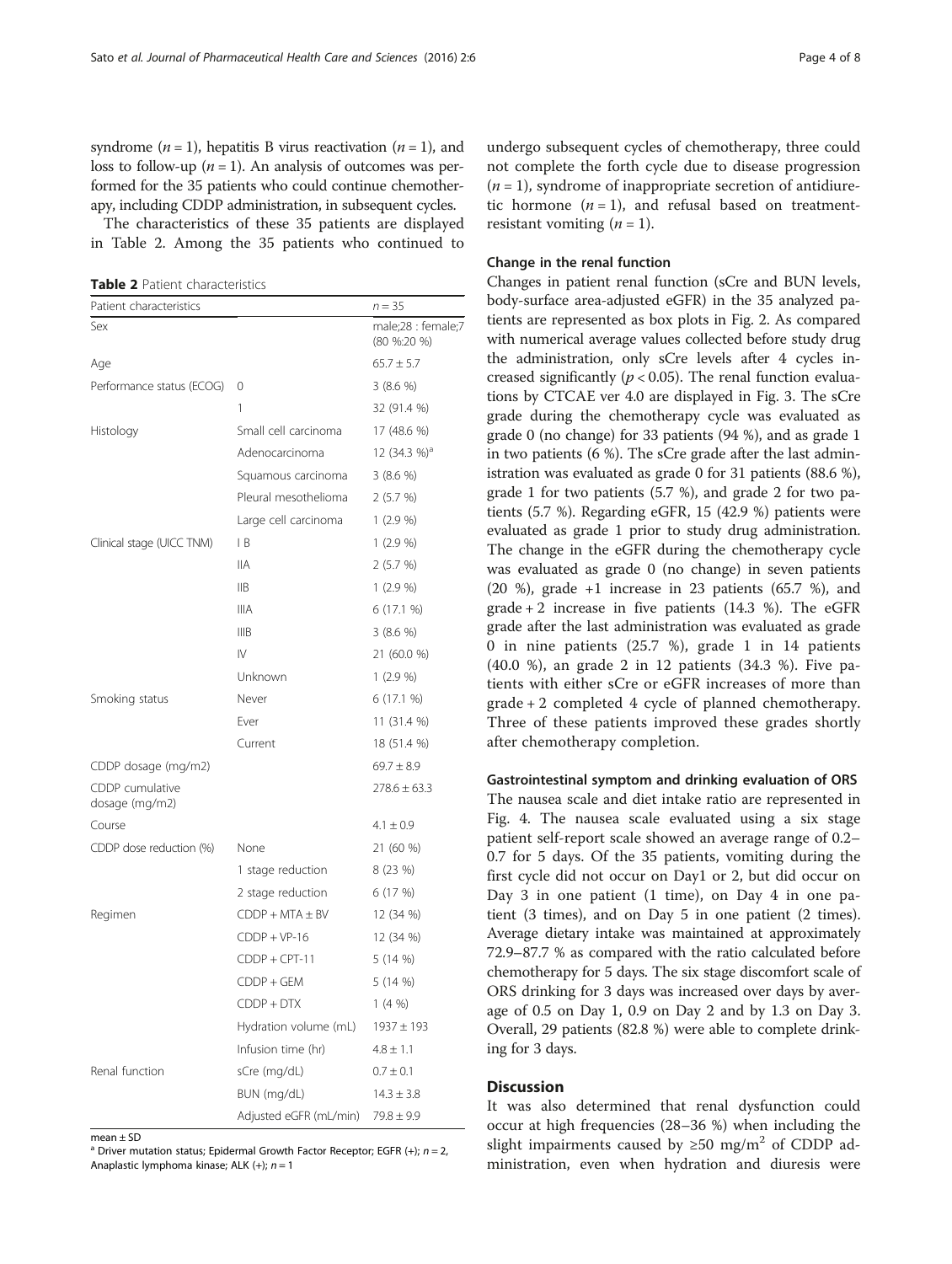<span id="page-4-0"></span>

conducted adequately [[6, 7](#page--1-0)]. The renal dysfunction caused by CDDP was attributed to accumulation of CDDP in renal tubules and associated tubular cell necrosis [\[8\]](#page--1-0). Hydration reduces renal dysfunction by diluting the urinary CDDP concentration, as well as shortening the contact time in the renal tubule by early excretion. In particular, the efficient dilution and excretion attributable to the hydration of the CDDP free-form represented much of the early excretion (within 2 h after administration), which was considered to be significant, as the form of CDDP not bound to proteins in the blood has been implicated in glomerular toxicity [\[9\]](#page--1-0). Preservation of the early urine flow by the hydration seems to be required for prevention of renal dysfunction during CDDP administration. Although

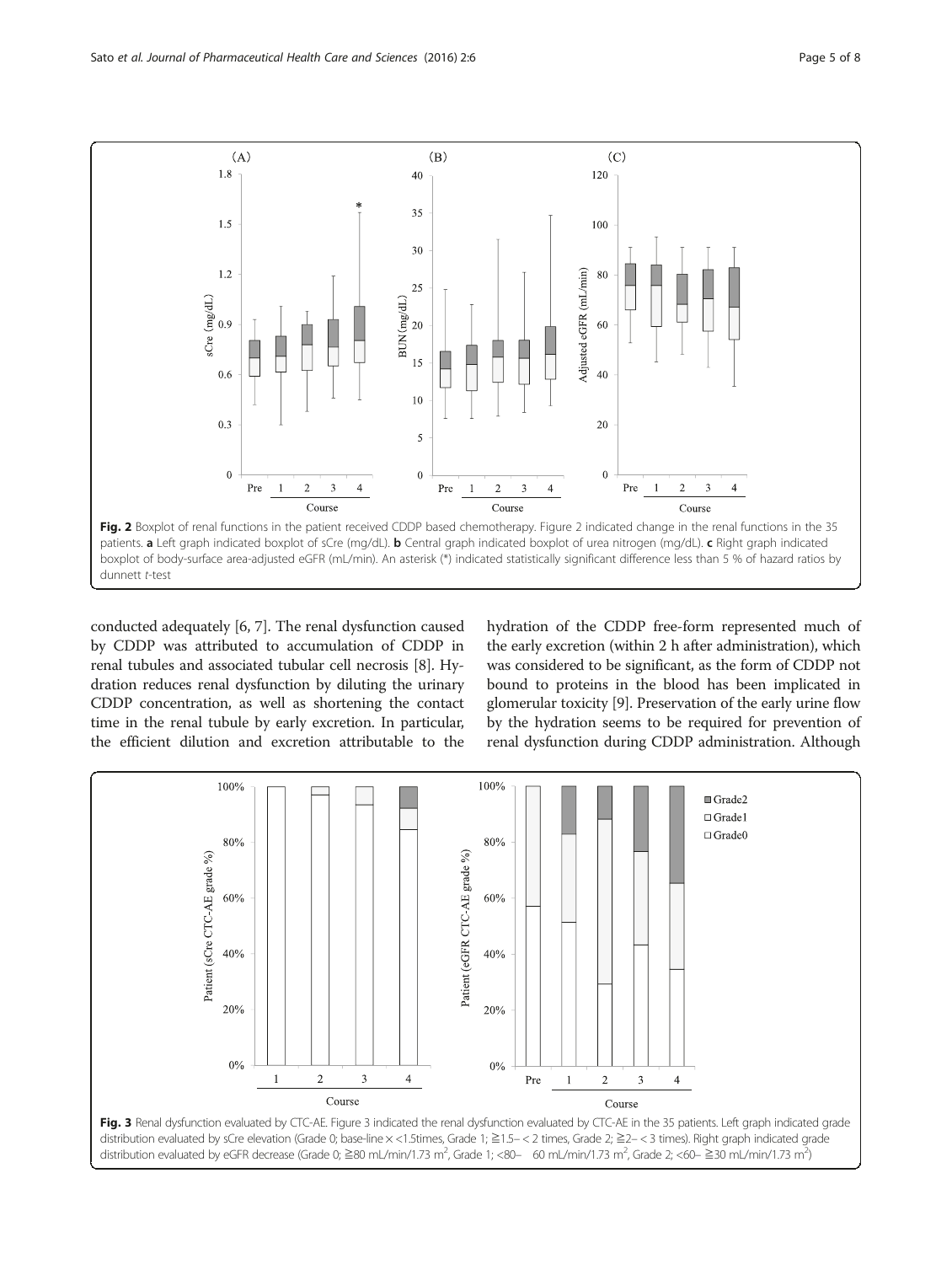<span id="page-5-0"></span>

hydration seemed beneficial in general, there was some concern over whether renal dysfunction could be even further reduced if the hydration increased the volume. The results of one study suggested that increasing hydration volumes had no influence on the incidence of renal dysfunction by showing no differences when hydration volumes during CDDP administration were more than 2000 mL or not [\[10](#page--1-0)]. Some CDDP administration regimens with infusion volumes of approximately 2000 mL have been termed short-term hydration, and have been investigated vigorously. Tiseo et al. were the first to report the general idea of short-term hydration, suggesting a total infusion volume of 2100 mL for 4.25 h in addition to chemotherapy including  $\geq 75$  mg/m<sup>2</sup> of CDDP in lung cancer patients [[1\]](#page--1-0). Five (4.6 %) of the 107 patients discontinued treatment due to renal dysfunction. However, the definition of short-term hydration was not clear, and wide variations in variables, including hydration volume, composition of the infusion, addition of magnesium, rank order and the use of diuretics, were observed in subsequent studies. Additionally, safety results from short-term hydration experiments performed in Japanese prospective studies generally showed that grade ≥2 renal dysfunction was detected at a rate of less than 10 % [\[11, 12](#page--1-0)]. Therefore, we had designed a regimen including the combined use of ORS with existing short-term hydration for the purpose of improving the safety issues associated with renal dysfunction over prolonged infusion times.

Renal dysfunction, as evaluated by the sCre, was only observed to occur in two patients and did not exceed

grade 2 in any patient using our method combining ORS with an intravenous infusion of an average of 1930 mL (4.7 h). On the other hand, there were more patients (34.3 %) with grade 2 renal dysfunction after their last CDDP administration as evaluated by eGFR when compared with sCre; however, this was not an unexpected finding, as there were already 15 patients (42.9 %) with decreased renal function equal to grade 1 before the first cycle. Importantly, most of the evaluated patients did not develop severe renal dysfunction (grade  $\geq 3$ ), and completed all four scheduled chemotherapy cycles. The outcomes for the patients showing grade 2 renal dysfunction did not exhibit further progression, and some of these patient even showed signs of recovery. The antiemetic effect of this treatment seemed to be good based on the nausea grade, the number of vomiting instances, and lack of effects on dietary intake. The high compliance and tolerability of ORS drinking were confirmed, as all patients were available for 1000 mL of ORS drinking on the first day. Side effects possibly attributable to ORS drinking were only slightly observed as abdominal distension, nausea and diarrhea. It should be noted, however, that these symptoms were considered as a side effect of the chemotherapy.

The safety of this regimen considered as follows. Nine of 47 patients who received initial chemotherapy were not able to receive second cycle for a treatment-related side effect. Also, reduction of CDDP was required for 40 % of patients after the second cycle. Most of reasons were due to myelosuppression. The side effects such as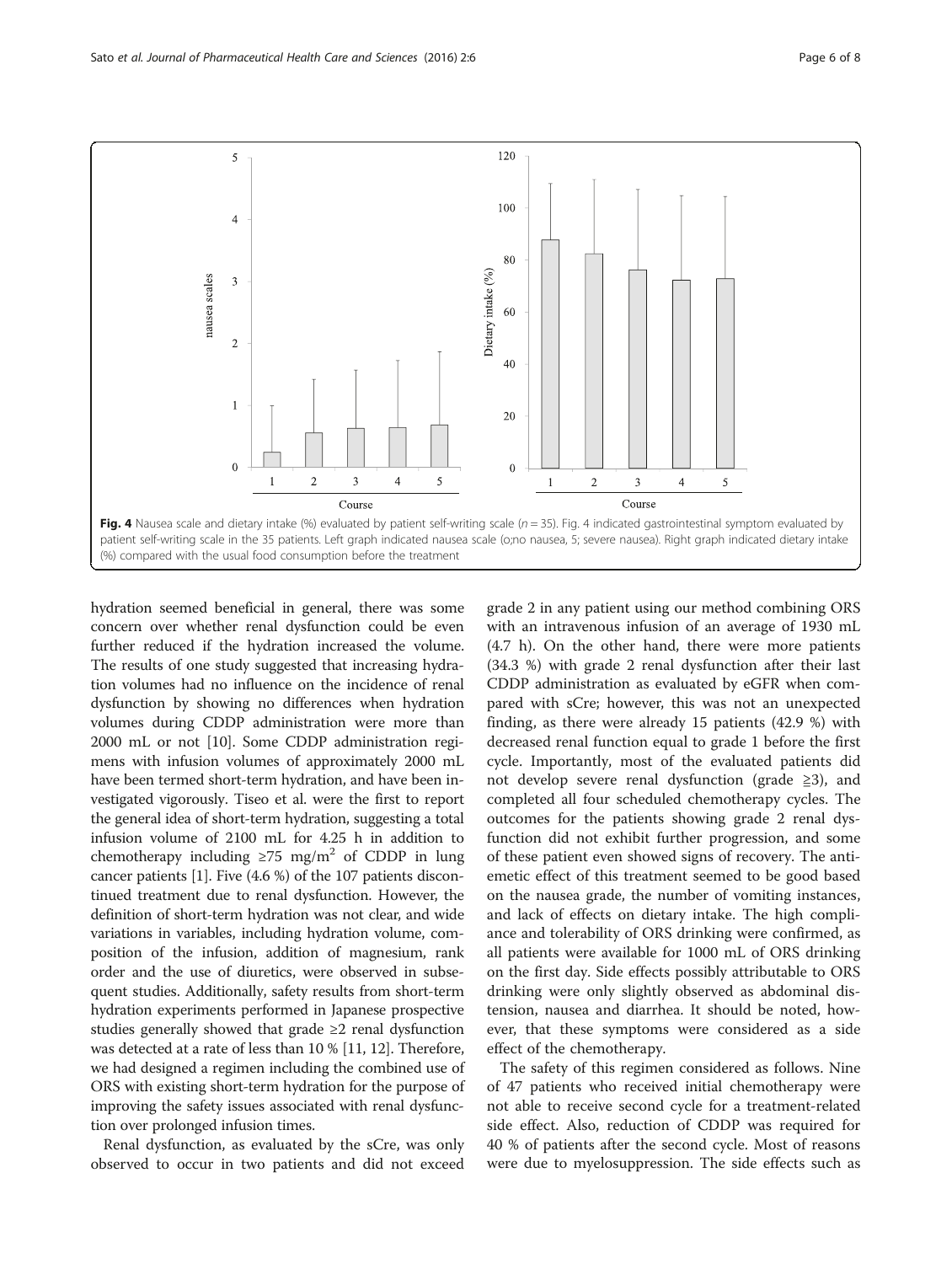the myelosuppression occurred even if short hydration supplemented with ORS was used. The initial chemotherapy should be carried out in hospitalization, and adequate attention seemed to be required for side effects such as the myelosuppression in the subsequent chemotherapy. It should also be noted, however, that some patients with renal dysfunction up to grade 2 were observed even when ORS was used as a supplement to intravenous transfusion in this study. Although our results were suggestive of the safety of this regimen, the study was not sufficiently powered to conclude that supplementary use of the ORS was able to relieve renal dysfunction due to CDDP. The mean age of the study participants was comparatively high (65.7 years), and the 42.9 % of the patients with <80 mL/min in eGFR at study entry may have influenced the study results. However, improving the safety of CDDP for these patient groups remains an important goal for those in clinical practice. Therefore, a modification of the hydration regimen was thought to be necessary in order to further reduce the renal dysfunction associated with the use of CDDP. The use of diuretics, such as mannitol or furosemide [[13](#page--1-0)] and Na, Cl rich infusion [\[14](#page--1-0), [15](#page--1-0)], as well as magnesium supplementation [\[16\]](#page--1-0), have all been demonstrated as important for the prevention of renal dysfunction due to CDDP. In this study, we used furosemide due to its rapid diuretic effect; however, it was not administered before CDDP administration. It may be the case that use of furosemide before CDDP administration may produce an earlier diuretic effect. Additionally, maintenance infusion was used for hydration, and its Na and Cl quantity was 25 % saline. It may have been more useful to employ higher amounts of saline for hydration. We consider the factor which might influence the renal function of the patients as follows. Patients with hypoalbuminemia in particular have been shown to experience renal dysfunction rather easily as a result of CDDP treatment [\[10\]](#page--1-0). It should be noted, however, that hypoalbuminemia < 3.0 g/dL was not detected in the patient with sCre elevation of grade 2 in this study. Also, the poor PS might influence renal function. However, the patients who received CDDP were all PS >1 in this study. Therefore, it was thought that there was little effect of the PS on the results. Combination use of nonsteroidal antiinflammatory drug (NSAIDs) was considered as the factor which influenced renal dysfunction [[17](#page--1-0), [18](#page--1-0)]. Four patients used NSAIDs during duration of chemotherapy routinely. Three of four patients had a grade aggravation evaluated by eGFR. Therefore, combination use of NSAIDs might influence renal function in these patients. Renal function as evaluated by sCre may result in underestimations because the biosynthesis of creatinine decreases with the muscle degradation that accompanies the aging process (the so-called creatinine blind). We

used sCre, eGFR and BUN as parameter of renal function in this study to investigate the complementarity of these results.

Oral hydration using ORS as a substitute for water was thought to be useful on the initial CDDP administration day for at least two reasons. First, hydration is possible before an infusion begins and can be administered anywhere. Secondly, the excretion of the CDDP protein-free form, which exists at its highest levels in the early stage of CDDP administration, was promoted pharmacologically due to its rapid water absorption. ORS remained useful during the remainder of the CDDP regimen because it was available for hydration in a nonintravenous manner, highly accessible in drug stores without a prescription, low in cost and safe with rare side effects, including diarrhea.

#### Conclusions

We demonstrated the potential of short-term hydration using ORS as a well-tolerated, safe tool to supplement intravenous hydration during CDDP administration. Reconsideration of current hydration regimens, as well as one or more noninferiority studies with or without ORS, seems necessary in light of our study findings.

#### Abbreviations

BUN: urea nitrogen; CDDP: cisplatin; CPT-11: irinotecan hydrochloride; CTCAE: common terminology criteria for adverse events; DTX: docetaxel; eGFR: estimated glomerular filtration rate; GEM: gemcitabine hydrochloride; ORS: oral rehydration solution; PEM: pemetrexed sodium hydrate; sCre: serum creatinine; VP-16: etoposide.

#### Competing interests

No potential conflicts of interest were disclosed.

#### Authors' contributions

JS and NM designed this concept originally and performed analytical experiment, statistical analyses, writing the manuscript. HN, HN, SN conducted the informed consent acquisition or the clinical evaluations to the patients. KY and KK provided interpretation and discussion of the data. All authors have read and approved the final manuscript.

#### Authors' information

JS.Ph.D.; Master of hospital pharmacy, Lecture of school of pharmacy, Iwate medical university, JSPHCS-certified oncology pharmacist (JOP) and JSPHCScertified senior oncology pharmacist (JSOP). NM.M.D, Ph.D; Lecture of school of medicine, Iwate medical university, JSMO-certified medical oncology. HN.M.D, Ph.D, HN.M.D, Ph.D; Research associate of school of medicine, Iwate medical university. SN; Pharmacist of hospital pharmacy, Iwate medical university, JSHPcertified pharmacist in oncology pharmacy (BCPOP). KY. M.D, Ph.D; Proressor of school of medicine, Iwate medical university. KK.Ph.D., Proressor, of school of pharmacy, Iwate medical university.

#### Author details

<sup>1</sup>Department of pharmacy, Iwate Medical University Hospital, 19-1Uchimaru Morioka, Iwate 020-8505, Japan. <sup>2</sup>Department of Clinical Pharmaceutics School of Pharmacy, Iwate Medical University, 2-1-1 Nishitokuta, Yahaba, Iwate 028-3694, Japan. <sup>3</sup>Department of Internal Medicine, Division of Pulmonary Medicine, Allergy and Rheumatology, School of Medicine, Iwate Medical University, 19-1Uchimaru, Morioka, Iwate 020-8505, Japan.

Received: 28 December 2015 Accepted: 25 February 2016 Published online: 05 March 2016